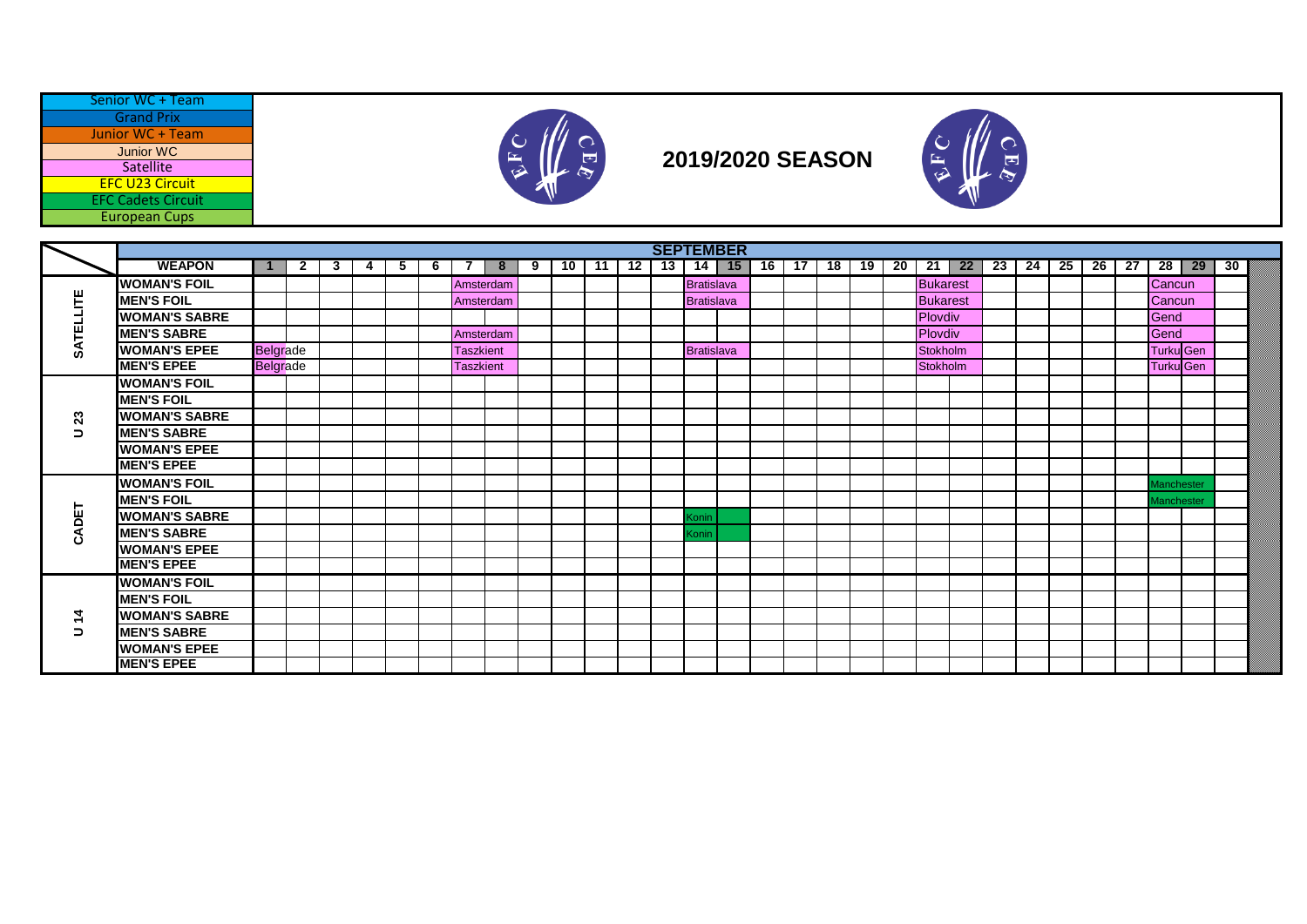|             |                      |   |              |              |   |                  |                |                |   |   |  |                | <b>OCTOBER</b> |  |  |               |                                                 |  |    |                  |         |    |    |    |             |
|-------------|----------------------|---|--------------|--------------|---|------------------|----------------|----------------|---|---|--|----------------|----------------|--|--|---------------|-------------------------------------------------|--|----|------------------|---------|----|----|----|-------------|
|             | <b>WEAPON</b>        | 1 | $\mathbf{2}$ | $\mathbf{3}$ | 4 | 5 <sup>5</sup>   | 6 <sup>1</sup> | $\overline{7}$ | 8 | 9 |  | $10$ 11 12     |                |  |  |               | 13   14   15   16   17   18   19   20   21   22 |  | 25 |                  | $26$ 27 | 28 | 29 | 30 | $\sqrt{31}$ |
|             | <b>WOMAN'S FOIL</b>  |   |              |              |   |                  | Coppenhagen    |                |   |   |  |                |                |  |  | Antalya       |                                                 |  |    | <b>Barcelone</b> |         |    |    |    |             |
| 꾠           | <b>MEN'S FOIL</b>    |   |              |              |   |                  | Coppenhagen    |                |   |   |  | London         |                |  |  | Zagreb        |                                                 |  |    | <b>Barcelone</b> |         |    |    |    |             |
|             | <b>WOMAN'S SABRE</b> |   |              |              |   | Reykiavik        |                |                |   |   |  |                |                |  |  | Antalya       |                                                 |  |    | <b>Tbilisi</b>   |         |    |    |    |             |
|             | <b>MEN'S SABRE</b>   |   |              |              |   | Reykiavik        |                |                |   |   |  | London         |                |  |  |               |                                                 |  |    | <b>Tbilisi</b>   |         |    |    |    |             |
| Ø           | <b>WOMAN'S EPEE</b>  |   |              |              |   | Oslo             |                |                |   |   |  | <b>Split</b>   |                |  |  | San Jose      |                                                 |  |    | <b>Maalot</b>    |         |    |    |    |             |
|             | <b>MEN'S EPEE</b>    |   |              |              |   | Oslo             |                |                |   |   |  | <b>Split</b>   |                |  |  | San Jose      |                                                 |  |    | <b>Dublin</b>    |         |    |    |    |             |
|             | <b>WOMAN'S FOIL</b>  |   |              |              |   |                  |                |                |   |   |  |                |                |  |  |               |                                                 |  |    |                  |         |    |    |    |             |
|             | <b>MEN'S FOIL</b>    |   |              |              |   |                  |                |                |   |   |  |                |                |  |  |               |                                                 |  |    |                  |         |    |    |    |             |
| 23          | <b>WOMAN'S SABRE</b> |   |              |              |   |                  |                |                |   |   |  |                |                |  |  |               |                                                 |  |    |                  |         |    |    |    |             |
| $\Box$      | <b>MEN'S SABRE</b>   |   |              |              |   |                  |                |                |   |   |  |                |                |  |  |               |                                                 |  |    |                  |         |    |    |    |             |
|             | <b>WOMAN'S EPEE</b>  |   |              |              |   |                  |                |                |   |   |  |                |                |  |  |               |                                                 |  |    |                  |         |    |    |    |             |
|             | <b>MEN'S EPEE</b>    |   |              |              |   |                  |                |                |   |   |  |                |                |  |  |               |                                                 |  |    |                  |         |    |    |    |             |
|             | <b>WOMAN'S FOIL</b>  |   |              |              |   |                  |                |                |   |   |  | <b>Samorin</b> |                |  |  |               |                                                 |  |    |                  |         |    |    |    |             |
|             | <b>MEN'S FOIL</b>    |   |              |              |   |                  |                |                |   |   |  |                |                |  |  | Thesaloniki   |                                                 |  |    |                  |         |    |    |    |             |
| <b>ADET</b> | <b>WOMAN'S SABRE</b> |   |              |              |   | Godollo          |                |                |   |   |  |                |                |  |  | <b>Moscow</b> |                                                 |  |    | London           |         |    |    |    |             |
| Ō           | <b>MEN'S SABRE</b>   |   |              |              |   | Godollo          |                |                |   |   |  |                |                |  |  | <b>Moscow</b> |                                                 |  |    | London           |         |    |    |    |             |
|             | <b>WOMAN'S EPEE</b>  |   |              |              |   | <b>Budapeszt</b> |                |                |   |   |  |                |                |  |  | Zrenianin     |                                                 |  |    | Klagenfurt       |         |    |    |    |             |
|             | <b>MEN'S EPEE</b>    |   |              |              |   | <b>Budapeszt</b> |                |                |   |   |  |                |                |  |  | Zrenianin     |                                                 |  |    | Klagenfurt       |         |    |    |    |             |
|             | <b>WOMAN'S FOIL</b>  |   |              |              |   |                  |                |                |   |   |  |                |                |  |  |               |                                                 |  |    |                  |         |    |    |    |             |
|             | <b>MEN'S FOIL</b>    |   |              |              |   |                  |                |                |   |   |  |                |                |  |  |               |                                                 |  |    |                  |         |    |    |    |             |
|             | <b>WOMAN'S SABRE</b> |   |              |              |   |                  |                |                |   |   |  |                |                |  |  |               |                                                 |  |    |                  |         |    |    |    |             |
| ∍           | <b>MEN'S SABRE</b>   |   |              |              |   |                  |                |                |   |   |  |                |                |  |  |               |                                                 |  |    |                  |         |    |    |    |             |
|             | <b>WOMAN'S EPEE</b>  |   |              |              |   |                  |                |                |   |   |  |                |                |  |  |               |                                                 |  |    |                  |         |    |    |    |             |
|             | <b>MEN'S EPEE</b>    |   |              |              |   |                  |                |                |   |   |  |                |                |  |  |               |                                                 |  |    |                  |         |    |    |    |             |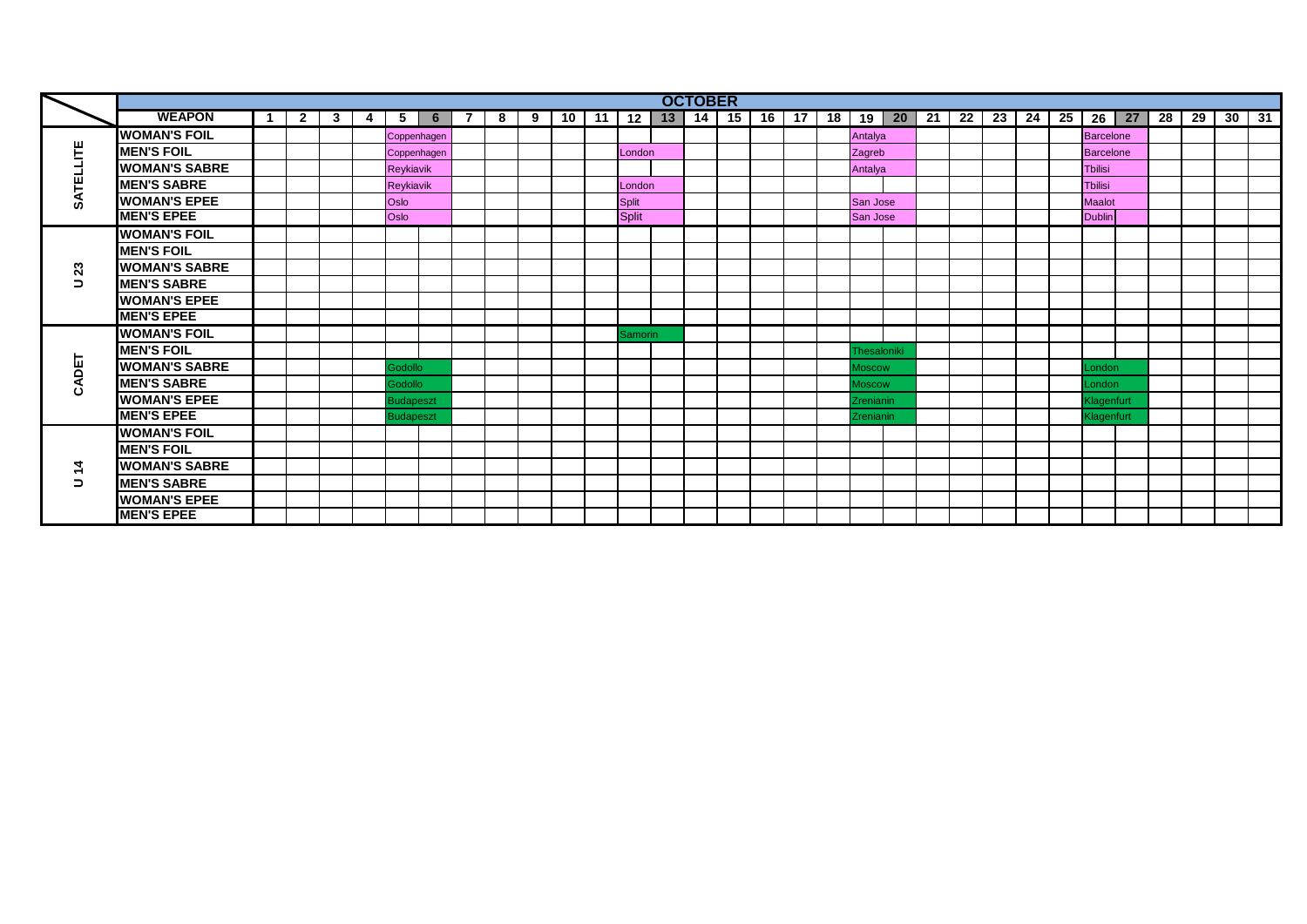|               |                      |               |                |                         |   |                |       |   |                |                 |  | <b>NOVEMBER</b>                                                                                       |               |                     |  |  |             |                        |  |  |  |    |
|---------------|----------------------|---------------|----------------|-------------------------|---|----------------|-------|---|----------------|-----------------|--|-------------------------------------------------------------------------------------------------------|---------------|---------------------|--|--|-------------|------------------------|--|--|--|----|
|               | <b>WEAPON</b>        | $\mathbf{1}$  | $\overline{2}$ | $\overline{\mathbf{3}}$ | 4 | 5 <sup>1</sup> | $6$ T | 7 | 8 <sup>1</sup> |                 |  | 9   10   11   12   13   14   15   16   17   18   19   20   21   22   23   24   25   26   27   28   29 |               |                     |  |  |             |                        |  |  |  | 30 |
|               | <b>WOMAN'S FOIL</b>  |               |                |                         |   |                |       |   |                |                 |  |                                                                                                       |               |                     |  |  | Algier      |                        |  |  |  |    |
|               | <b>MEN'S FOIL</b>    |               |                |                         |   |                |       |   | <b>Bonn</b>    |                 |  |                                                                                                       |               |                     |  |  |             |                        |  |  |  |    |
|               | <b>WOMAN'S SABRE</b> |               |                |                         |   |                |       |   | <b>Orlean</b>  |                 |  |                                                                                                       |               |                     |  |  |             |                        |  |  |  |    |
| <b>SENIOR</b> | <b>MEN'S SABRE</b>   |               |                |                         |   |                |       |   |                |                 |  |                                                                                                       | <b>Algier</b> |                     |  |  |             |                        |  |  |  |    |
|               | <b>WOMAN'S EPEE</b>  | <b>Tallin</b> |                |                         |   |                |       |   |                |                 |  |                                                                                                       |               |                     |  |  |             |                        |  |  |  |    |
|               | <b>MEN'S EPEE</b>    |               |                |                         |   |                |       |   |                |                 |  |                                                                                                       |               |                     |  |  | <b>Bern</b> |                        |  |  |  |    |
|               | <b>WOMAN'S FOIL</b>  |               |                |                         |   |                |       |   |                |                 |  |                                                                                                       |               |                     |  |  |             |                        |  |  |  |    |
|               | <b>MEN'S FOIL</b>    |               |                |                         |   |                |       |   |                |                 |  |                                                                                                       |               |                     |  |  |             |                        |  |  |  |    |
|               | <b>WOMAN'S SABRE</b> |               |                |                         |   |                |       |   |                |                 |  |                                                                                                       |               |                     |  |  |             |                        |  |  |  |    |
| $rac{a}{c}$   | <b>MEN'S SABRE</b>   |               |                |                         |   |                |       |   |                |                 |  |                                                                                                       |               |                     |  |  |             |                        |  |  |  |    |
| EUROPEAN      | <b>WOMAN'S EPEE</b>  |               |                |                         |   |                |       |   |                |                 |  |                                                                                                       |               |                     |  |  |             |                        |  |  |  |    |
|               | <b>MEN'S EPEE</b>    |               |                |                         |   |                |       |   |                |                 |  |                                                                                                       |               |                     |  |  |             |                        |  |  |  |    |
|               | <b>WOMAN'S FOIL</b>  |               |                |                         |   |                |       |   |                |                 |  |                                                                                                       |               |                     |  |  |             |                        |  |  |  |    |
|               | <b>MEN'S FOIL</b>    |               |                |                         |   |                |       |   |                |                 |  |                                                                                                       |               |                     |  |  |             |                        |  |  |  |    |
| 23            | <b>WOMAN'S SABRE</b> |               |                |                         |   |                |       |   |                |                 |  |                                                                                                       |               |                     |  |  |             |                        |  |  |  |    |
| $\Rightarrow$ | <b>MEN'S SABRE</b>   |               |                |                         |   |                |       |   |                |                 |  |                                                                                                       |               |                     |  |  |             |                        |  |  |  |    |
|               | <b>WOMAN'S EPEE</b>  |               |                |                         |   |                |       |   |                |                 |  |                                                                                                       |               |                     |  |  |             |                        |  |  |  |    |
|               | <b>MEN'S EPEE</b>    |               |                |                         |   |                |       |   |                |                 |  |                                                                                                       |               |                     |  |  |             |                        |  |  |  |    |
|               | <b>WOMAN'S FOIL</b>  |               | London         |                         |   |                |       |   |                |                 |  |                                                                                                       |               | Guatemala           |  |  |             |                        |  |  |  |    |
|               | <b>MEN'S FOIL</b>    |               | London         |                         |   |                |       |   |                |                 |  |                                                                                                       |               | Guatemala           |  |  |             |                        |  |  |  |    |
|               | <b>WOMAN'S SABRE</b> |               | Sochi          |                         |   |                |       |   |                |                 |  |                                                                                                       |               | <b>Taszkient</b> (  |  |  |             |                        |  |  |  |    |
| <b>JUNIOR</b> | <b>MEN'S SABRE</b>   |               | Sochi (T)      |                         |   |                |       |   |                |                 |  |                                                                                                       |               |                     |  |  |             | [eheran (T             |  |  |  |    |
|               | <b>WOMAN'S EPEE</b>  |               |                |                         |   |                |       |   |                |                 |  |                                                                                                       |               | <b>San Salvador</b> |  |  |             | aupheim (T             |  |  |  |    |
|               | <b>MEN'S EPEE</b>    |               | Riga (T)       |                         |   |                |       |   |                |                 |  |                                                                                                       |               | San Salvador        |  |  |             |                        |  |  |  |    |
|               | <b>WOMAN'S FOIL</b>  |               |                |                         |   |                |       |   |                | <b>Budapest</b> |  |                                                                                                       |               |                     |  |  |             | <b>Aoedling</b>        |  |  |  |    |
|               | <b>MEN'S FOIL</b>    |               |                |                         |   |                |       |   |                | <b>Budapest</b> |  |                                                                                                       |               |                     |  |  |             | <i><b>Aoedling</b></i> |  |  |  |    |
|               | <b>WOMAN'S SABRE</b> |               |                |                         |   |                |       |   |                | stambul         |  |                                                                                                       |               | <b>Sofia</b>        |  |  |             |                        |  |  |  |    |
| CADET         | <b>MEN'S SABRE</b>   |               |                |                         |   |                |       |   |                | stambul         |  |                                                                                                       |               | <b>Sofia</b>        |  |  |             |                        |  |  |  |    |
|               | <b>WOMAN'S EPEE</b>  |               |                |                         |   |                |       |   |                |                 |  |                                                                                                       |               | <b>Grenoble</b>     |  |  |             |                        |  |  |  |    |
|               | <b>MEN'S EPEE</b>    |               |                |                         |   |                |       |   |                |                 |  |                                                                                                       |               | Grenoble            |  |  |             |                        |  |  |  |    |
|               | <b>WOMAN'S FOIL</b>  |               |                |                         |   |                |       |   |                |                 |  |                                                                                                       |               |                     |  |  |             |                        |  |  |  |    |
|               | <b>MEN'S FOIL</b>    |               |                |                         |   |                |       |   |                |                 |  |                                                                                                       |               |                     |  |  |             |                        |  |  |  |    |
| $\frac{4}{7}$ | <b>WOMAN'S SABRE</b> |               |                |                         |   |                |       |   |                |                 |  |                                                                                                       |               |                     |  |  |             |                        |  |  |  |    |
| $\Rightarrow$ | <b>MEN'S SABRE</b>   |               |                |                         |   |                |       |   |                |                 |  |                                                                                                       |               |                     |  |  |             |                        |  |  |  |    |
|               | <b>WOMAN'S EPEE</b>  |               |                |                         |   |                |       |   |                |                 |  |                                                                                                       |               |                     |  |  |             |                        |  |  |  |    |
|               | <b>MEN'S EPEE</b>    |               |                |                         |   |                |       |   |                |                 |  |                                                                                                       |               |                     |  |  |             |                        |  |  |  |    |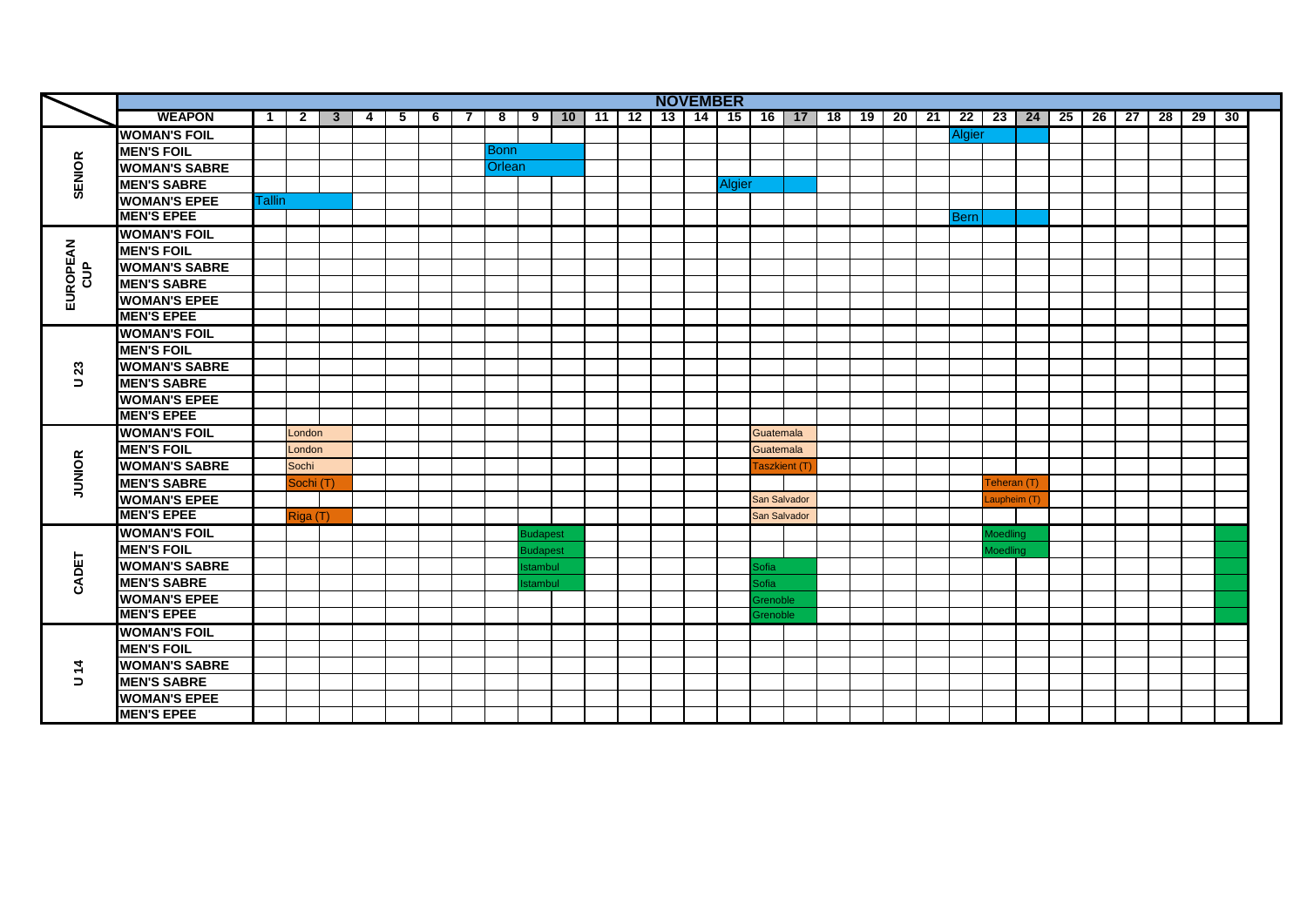|               |                      |                |        |   |   |   |   |              |   |   |    |     |    |                       | <b>DECEMBER</b> |    |      |    |    |    |      |    |      |    |      |      |      |    |    |    |    |
|---------------|----------------------|----------------|--------|---|---|---|---|--------------|---|---|----|-----|----|-----------------------|-----------------|----|------|----|----|----|------|----|------|----|------|------|------|----|----|----|----|
|               | <b>WEAPON</b>        |                | 2      | 3 | 4 | 5 | 6 |              | 8 | 9 | 10 | -11 | 12 |                       | $13$   14   15  | 16 | - 17 | 18 | 19 | 20 | - 21 | 22 | - 23 | 24 | - 25 | - 26 | - 27 | 28 | 29 | 30 | 31 |
|               | <b>WOMAN'S FOIL</b>  |                |        |   |   |   |   |              |   |   |    |     |    | St. Maur              |                 |    |      |    |    |    |      |    |      |    |      |      |      |    |    |    |    |
|               | <b>MEN'S FOIL</b>    |                |        |   |   |   |   |              |   |   |    |     |    | <b>Tokio</b>          |                 |    |      |    |    |    |      |    |      |    |      |      |      |    |    |    |    |
| <b>SENIOR</b> | <b>WOMAN'S SABRE</b> |                |        |   |   |   |   |              |   |   |    |     |    | <b>Salt Lake City</b> |                 |    |      |    |    |    |      |    |      |    |      |      |      |    |    |    |    |
|               | <b>MEN'S SABRE</b>   |                |        |   |   |   |   |              |   |   |    |     |    |                       |                 |    |      |    |    |    |      |    |      |    |      |      |      |    |    |    |    |
|               | <b>WOMAN'S EPEE</b>  |                |        |   |   |   |   |              |   |   |    |     |    |                       |                 |    |      |    |    |    |      |    |      |    |      |      |      |    |    |    |    |
|               | <b>MEN'S EPEE</b>    |                |        |   |   |   |   |              |   |   |    |     |    |                       |                 |    |      |    |    |    |      |    |      |    |      |      |      |    |    |    |    |
|               | <b>WOMAN'S FOIL</b>  |                |        |   |   |   |   |              |   |   |    |     |    |                       |                 |    |      |    |    |    |      |    |      |    |      |      |      |    |    |    |    |
|               | <b>MEN'S FOIL</b>    |                |        |   |   |   |   |              |   |   |    |     |    |                       |                 |    |      |    |    |    |      |    |      |    |      |      |      |    |    |    |    |
| 23            | <b>WOMAN'S SABRE</b> |                |        |   |   |   |   |              |   |   |    |     |    |                       |                 |    |      |    |    |    |      |    |      |    |      |      |      |    |    |    |    |
| $\Rightarrow$ | <b>MEN'S SABRE</b>   |                |        |   |   |   |   |              |   |   |    |     |    |                       |                 |    |      |    |    |    |      |    |      |    |      |      |      |    |    |    |    |
|               | <b>WOMAN'S EPEE</b>  |                |        |   |   |   |   |              |   |   |    |     |    |                       |                 |    |      |    |    |    |      |    |      |    |      |      |      |    |    |    |    |
|               | <b>MEN'S EPEE</b>    |                |        |   |   |   |   |              |   |   |    |     |    |                       |                 |    |      |    |    |    |      |    |      |    |      |      |      |    |    |    |    |
|               | <b>WOMAN'S FOIL</b>  |                |        |   |   |   |   | Timisoara (T |   |   |    |     |    |                       |                 |    |      |    |    |    |      |    |      |    |      |      |      |    |    |    |    |
|               | <b>IMEN'S FOIL</b>   |                |        |   |   |   |   | Bangkok (T)  |   |   |    |     |    |                       |                 |    |      |    |    |    |      |    |      |    |      |      |      |    |    |    |    |
| <b>JUNIOR</b> | <b>WOMAN'S SABRE</b> |                |        |   |   |   |   | Sosnowiec (  |   |   |    |     |    |                       |                 |    |      |    |    |    |      |    |      |    |      |      |      |    |    |    |    |
|               | <b>MEN'S SABRE</b>   |                |        |   |   |   |   | Sosnowiec    |   |   |    |     |    |                       |                 |    |      |    |    |    |      |    |      |    |      |      |      |    |    |    |    |
|               | <b>WOMAN'S EPEE</b>  |                |        |   |   |   |   | San - Juan   |   |   |    |     |    |                       | Burgos (T)      |    |      |    |    |    |      |    |      |    |      |      |      |    |    |    |    |
|               | <b>MEN'S EPEE</b>    |                |        |   |   |   |   | <b>Tokio</b> |   |   |    |     |    |                       | Heraklion (     |    |      |    |    |    |      |    |      |    |      |      |      |    |    |    |    |
|               | <b>WOMAN'S FOIL</b>  | <b>Cabries</b> |        |   |   |   |   |              |   |   |    |     |    |                       | Tauber          |    |      |    |    |    |      |    |      |    |      |      |      |    |    |    |    |
|               | <b>MEN'S FOIL</b>    | Cabries        |        |   |   |   |   |              |   |   |    |     |    |                       | Halle           |    |      |    |    |    |      |    |      |    |      |      |      |    |    |    |    |
| CADET         | <b>WOMAN'S SABRE</b> |                | gen    |   |   |   |   |              |   |   |    |     |    |                       | Moedling        |    |      |    |    |    |      |    |      |    |      |      |      |    |    |    |    |
|               | <b>MEN'S SABRE</b>   | Essli          | gen    |   |   |   |   |              |   |   |    |     |    |                       | <b>Moedling</b> |    |      |    |    |    |      |    |      |    |      |      |      |    |    |    |    |
|               | <b>WOMAN'S EPEE</b>  | Соре           | nhagen |   |   |   |   | Heidenheim   |   |   |    |     |    |                       |                 |    |      |    |    |    |      |    |      |    |      |      |      |    |    |    |    |
|               | <b>MEN'S EPEE</b>    | coper          | nagen  |   |   |   |   | <b>Bonn</b>  |   |   |    |     |    |                       |                 |    |      |    |    |    |      |    |      |    |      |      |      |    |    |    |    |
|               | <b>WOMAN'S FOIL</b>  |                |        |   |   |   |   |              |   |   |    |     |    |                       |                 |    |      |    |    |    |      |    |      |    |      |      |      |    |    |    |    |
|               | <b>MEN'S FOIL</b>    |                |        |   |   |   |   |              |   |   |    |     |    |                       |                 |    |      |    |    |    |      |    |      |    |      |      |      |    |    |    |    |
| $\dot{a}$     | <b>WOMAN'S SABRE</b> |                |        |   |   |   |   |              |   |   |    |     |    |                       |                 |    |      |    |    |    |      |    |      |    |      |      |      |    |    |    |    |
| $\Rightarrow$ | <b>MEN'S SABRE</b>   |                |        |   |   |   |   |              |   |   |    |     |    |                       |                 |    |      |    |    |    |      |    |      |    |      |      |      |    |    |    |    |
|               | <b>WOMAN'S EPEE</b>  |                |        |   |   |   |   |              |   |   |    |     |    |                       |                 |    |      |    |    |    |      |    |      |    |      |      |      |    |    |    |    |
|               | <b>MEN'S EPEE</b>    |                |        |   |   |   |   |              |   |   |    |     |    |                       |                 |    |      |    |    |    |      |    |      |    |      |      |      |    |    |    |    |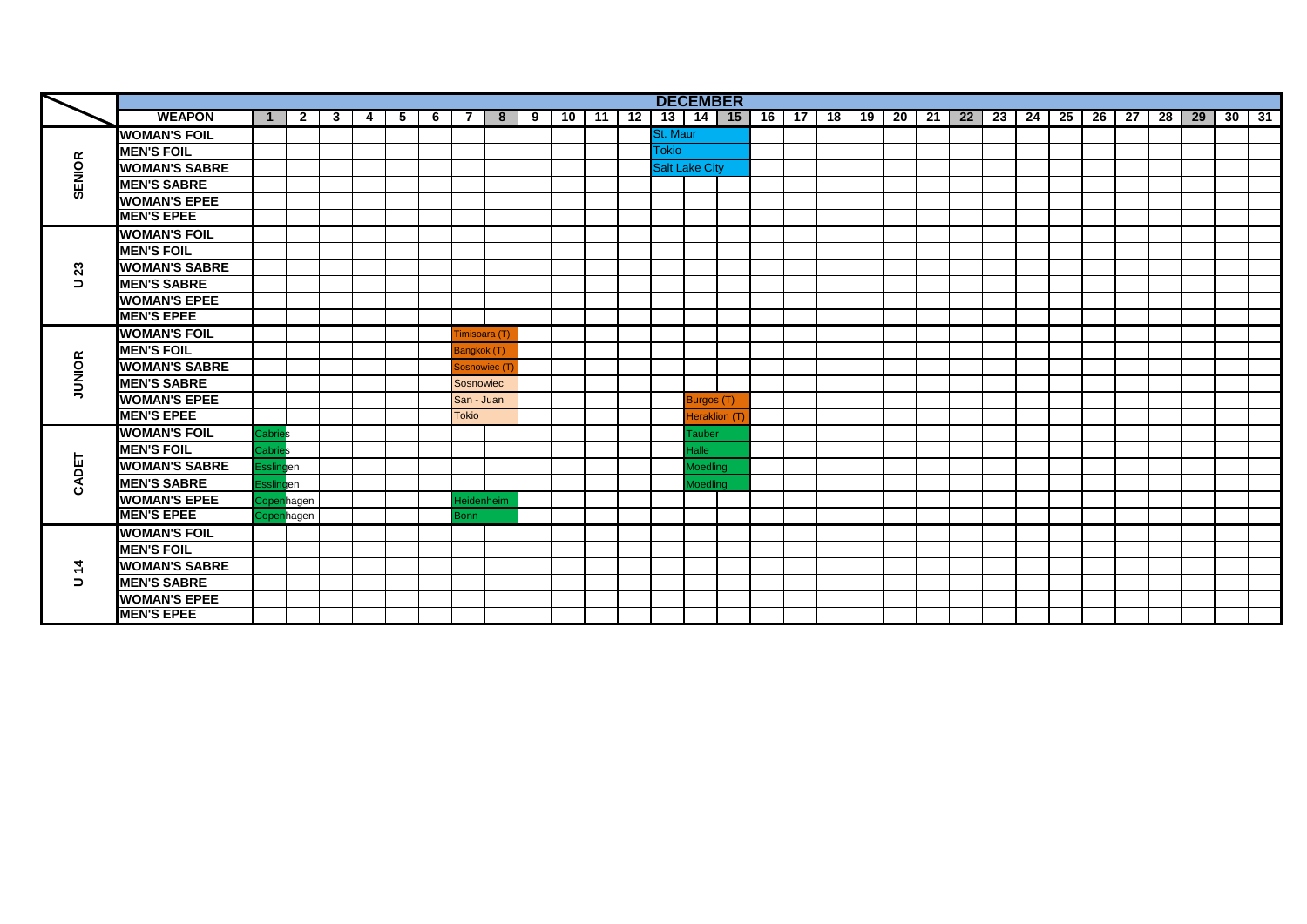|                            |                      |              |              |                 |                |   |                |   |   |          |                     | 2020 |                |                |  |                   |         |    |    |                 |    |                |                  |         |         |         |  |
|----------------------------|----------------------|--------------|--------------|-----------------|----------------|---|----------------|---|---|----------|---------------------|------|----------------|----------------|--|-------------------|---------|----|----|-----------------|----|----------------|------------------|---------|---------|---------|--|
|                            |                      |              |              |                 |                |   |                |   |   |          |                     |      | <b>JANUARY</b> |                |  |                   |         |    |    |                 |    |                |                  |         |         |         |  |
|                            | <b>WEAPON</b>        | $\mathbf{2}$ | $\mathbf{3}$ | 4               | 5 <sup>5</sup> | 6 | $\overline{7}$ | 8 | 9 |          | $10$ 11 12          |      |                | 13 14 15 16 17 |  |                   | $18$ 19 | 20 | 21 | $\overline{22}$ | 23 | 24             | $25$ $\parallel$ | $26$ 27 | 28 29 1 | $30$ 31 |  |
|                            | <b>WOMAN'S FOIL</b>  |              |              |                 |                |   |                |   |   | Katowice |                     |      |                |                |  |                   |         |    |    |                 |    |                |                  |         |         |         |  |
|                            | <b>MEN'S FOIL</b>    |              |              |                 |                |   |                |   |   | Paris    |                     |      |                |                |  |                   |         |    |    |                 |    |                |                  |         |         |         |  |
|                            | <b>WOMAN'S SABRE</b> |              |              |                 |                |   |                |   |   |          |                     |      |                |                |  |                   |         |    |    |                 |    |                |                  |         |         |         |  |
| <b>SENIOR</b>              | <b>MEN'S SABRE</b>   |              |              |                 |                |   |                |   |   |          | <b>Warsaw - TBC</b> |      |                |                |  |                   |         |    |    |                 |    |                |                  |         |         |         |  |
|                            | <b>WOMAN'S EPEE</b>  |              |              |                 |                |   |                |   |   |          | La Havane           |      |                |                |  |                   |         |    |    |                 |    | <b>GP Doha</b> |                  |         |         |         |  |
|                            | <b>MEN'S EPEE</b>    |              |              |                 |                |   |                |   |   |          | Heidenheim          |      |                |                |  |                   |         |    |    |                 |    | <b>GP Doha</b> |                  |         |         |         |  |
|                            | <b>WOMAN'S FOIL</b>  |              |              |                 |                |   |                |   |   |          |                     |      |                |                |  |                   |         |    |    |                 |    |                |                  |         |         |         |  |
|                            | <b>MEN'S FOIL</b>    |              |              |                 |                |   |                |   |   |          |                     |      |                |                |  |                   |         |    |    |                 |    |                |                  |         |         |         |  |
|                            | <b>WOMAN'S SABRE</b> |              |              |                 |                |   |                |   |   |          |                     |      |                |                |  |                   |         |    |    |                 |    |                |                  |         |         |         |  |
| <b>EUROPEAN</b><br>CUP     | <b>MEN'S SABRE</b>   |              |              |                 |                |   |                |   |   |          |                     |      |                |                |  |                   |         |    |    |                 |    |                |                  |         |         |         |  |
|                            | <b>WOMAN'S EPEE</b>  |              |              |                 |                |   |                |   |   |          |                     |      |                |                |  |                   |         |    |    |                 |    |                |                  |         |         |         |  |
|                            | <b>MEN'S EPEE</b>    |              |              |                 |                |   |                |   |   |          |                     |      |                |                |  |                   |         |    |    |                 |    |                |                  |         |         |         |  |
|                            | <b>WOMAN'S FOIL</b>  |              |              |                 |                |   |                |   |   |          |                     |      |                |                |  |                   |         |    |    |                 |    |                |                  |         |         |         |  |
|                            | <b>MEN'S FOIL</b>    |              |              |                 |                |   |                |   |   |          |                     |      |                |                |  |                   |         |    |    |                 |    |                |                  |         |         |         |  |
| $\boldsymbol{\mathsf{23}}$ | <b>WOMAN'S SABRE</b> |              |              |                 |                |   |                |   |   |          |                     |      |                |                |  |                   |         |    |    |                 |    |                |                  |         |         |         |  |
| $\Rightarrow$              | <b>MEN'S SABRE</b>   |              |              |                 |                |   |                |   |   |          |                     |      |                |                |  |                   |         |    |    |                 |    |                |                  |         |         |         |  |
|                            | <b>WOMAN'S EPEE</b>  |              |              |                 |                |   |                |   |   |          |                     |      |                |                |  |                   |         |    |    |                 |    |                |                  |         |         |         |  |
|                            | <b>MEN'S EPEE</b>    |              |              |                 |                |   |                |   |   |          |                     |      |                |                |  |                   |         |    |    |                 |    |                |                  |         |         |         |  |
|                            | <b>WOMAN'S FOIL</b>  |              |              | <b>Udine</b>    |                |   |                |   |   |          |                     |      |                |                |  | Zagreb (T)        |         |    |    |                 |    |                | La Havane        |         |         |         |  |
|                            | <b>MEN'S FOIL</b>    |              |              | <b>Udine</b>    |                |   |                |   |   |          |                     |      |                |                |  | ix-en-Provence (T |         |    |    |                 |    |                | La Havane        |         |         |         |  |
| <b>JUNIOR</b>              | <b>WOMAN'S SABRE</b> |              |              | <b>Budapest</b> |                |   |                |   |   |          |                     |      |                |                |  | Segovia (T)       |         |    |    |                 |    |                | Dormagen         |         |         |         |  |
|                            | <b>MEN'S SABRE</b>   |              |              | <b>Budapest</b> |                |   |                |   |   |          |                     |      |                |                |  | Phoenix (T        |         |    |    |                 |    |                | Dormagen         |         |         |         |  |
|                            | <b>WOMAN'S EPEE</b>  |              |              | <b>Udine</b>    |                |   |                |   |   |          |                     |      |                |                |  | <b>Maalot</b>     |         |    |    |                 |    |                |                  |         |         |         |  |
|                            | <b>MEN'S EPEE</b>    |              |              | Udine           |                |   |                |   |   |          |                     |      |                |                |  | Manama            |         |    |    |                 |    |                |                  |         |         |         |  |
|                            | <b>WOMAN'S FOIL</b>  |              |              |                 |                |   |                |   |   |          | Poznan              |      |                |                |  |                   |         |    |    |                 |    |                | Roma             |         |         |         |  |
|                            | <b>MEN'S FOIL</b>    |              |              |                 |                |   |                |   |   |          | <b>Bratislava</b>   |      |                |                |  |                   |         |    |    |                 |    |                | Roma             |         |         |         |  |
| CADET                      | <b>WOMAN'S SABRE</b> |              |              |                 |                |   |                |   |   |          | <b>Aeylan</b>       |      |                |                |  |                   |         |    |    |                 |    |                |                  |         |         |         |  |
|                            | <b>MEN'S SABRE</b>   |              |              |                 |                |   |                |   |   |          | Meylan              |      |                |                |  |                   |         |    |    |                 |    |                |                  |         |         |         |  |
|                            | <b>WOMAN'S EPEE</b>  |              |              |                 |                |   |                |   |   |          | <b>Bratislava</b>   |      |                |                |  |                   |         |    |    |                 |    |                | Espoo            |         |         |         |  |
|                            | <b>MEN'S EPEE</b>    |              |              |                 |                |   |                |   |   |          | <b>Bratislava</b>   |      |                |                |  |                   |         |    |    |                 |    |                | Espoo            |         |         |         |  |
|                            | <b>WOMAN'S FOIL</b>  |              |              |                 |                |   |                |   |   |          |                     |      |                |                |  |                   |         |    |    |                 |    |                |                  |         |         |         |  |
|                            | <b>MEN'S FOIL</b>    |              |              |                 |                |   |                |   |   |          |                     |      |                |                |  |                   |         |    |    |                 |    |                |                  |         |         |         |  |
| $\dot{a}$                  | <b>WOMAN'S SABRE</b> |              |              |                 |                |   |                |   |   |          |                     |      |                |                |  |                   |         |    |    |                 |    |                |                  |         |         |         |  |
| $\Rightarrow$              | <b>MEN'S SABRE</b>   |              |              |                 |                |   |                |   |   |          |                     |      |                |                |  |                   |         |    |    |                 |    |                |                  |         |         |         |  |
|                            | <b>WOMAN'S EPEE</b>  |              |              |                 |                |   |                |   |   |          |                     |      |                |                |  |                   |         |    |    |                 |    |                |                  |         |         |         |  |
|                            | <b>MEN'S EPEE</b>    |              |              |                 |                |   |                |   |   |          |                     |      |                |                |  |                   |         |    |    |                 |    |                |                  |         |         |         |  |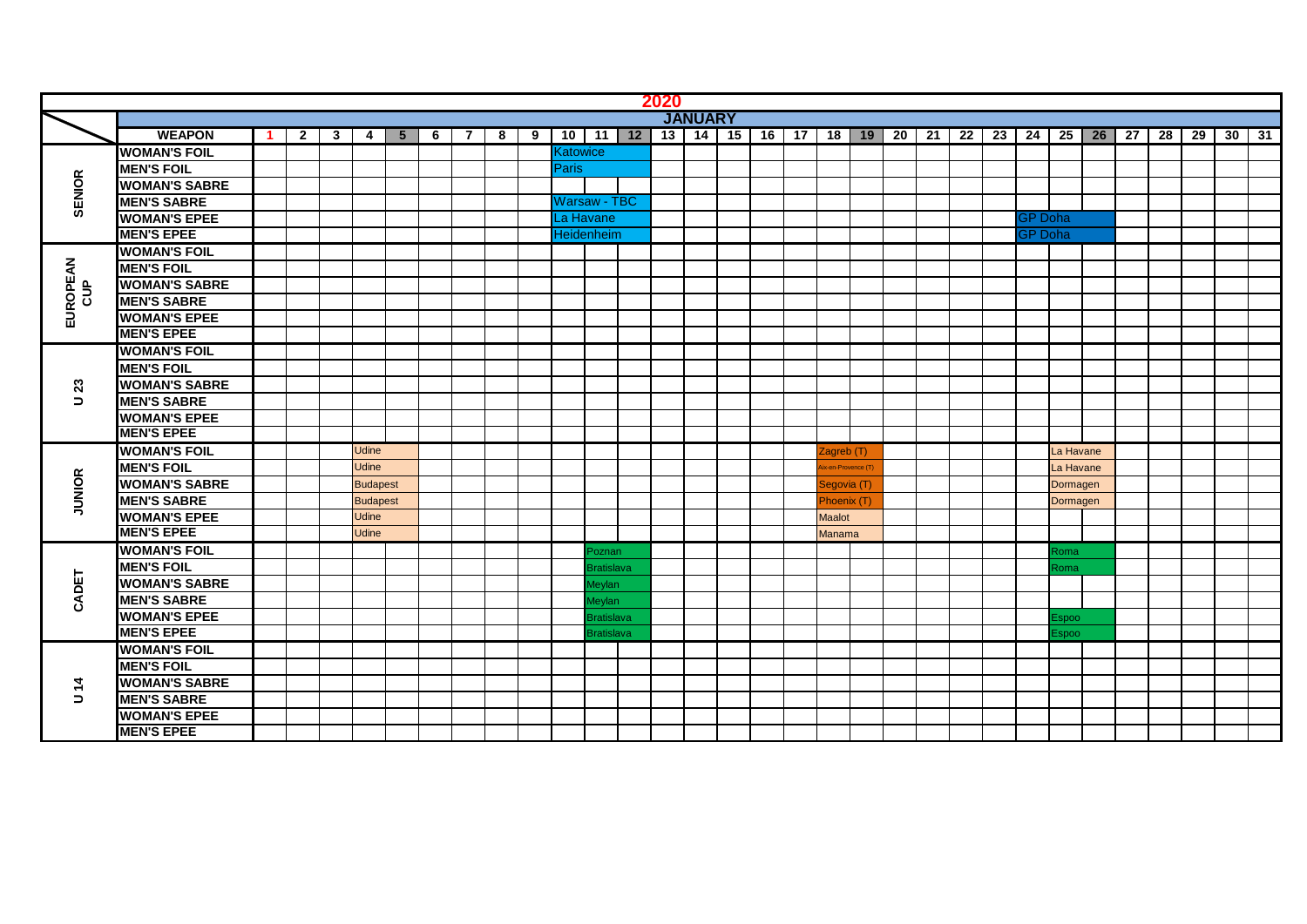|                             |                      |    |                      |   |   |   |   |           |                  |   |    |     |    |    | <b>FEBRUARY</b> |                        |           |    |    |    |    |       |              |                   |    |                               |    |      |    |     |
|-----------------------------|----------------------|----|----------------------|---|---|---|---|-----------|------------------|---|----|-----|----|----|-----------------|------------------------|-----------|----|----|----|----|-------|--------------|-------------------|----|-------------------------------|----|------|----|-----|
|                             | <b>WEAPON</b>        | -1 | $\mathbf{2}$         | 3 | 4 | 5 | 6 |           | 8                | 9 | 10 | -11 | 12 | 13 | 14              |                        | $15$   16 | 17 | 18 | 19 | 20 | 21    |              | $22 \mid 23 \mid$ | 24 | 25                            | 26 | - 27 | 28 | -29 |
|                             | <b>WOMAN'S FOIL</b>  |    |                      |   |   |   |   |           | <b>GP Torino</b> |   |    |     |    |    |                 |                        |           |    |    |    |    |       | Cancun - TBC |                   |    |                               |    |      |    |     |
|                             | <b>MEN'S FOIL</b>    |    |                      |   |   |   |   |           | <b>GP Torino</b> |   |    |     |    |    |                 |                        |           |    |    |    |    | Cairo |              |                   |    |                               |    |      |    |     |
| <b>SENIOR</b>               | <b>WOMAN'S SABRE</b> |    |                      |   |   |   |   |           |                  |   |    |     |    |    |                 | <b>GP Cancun - TBC</b> |           |    |    |    |    |       |              |                   |    |                               |    |      |    |     |
|                             | <b>MEN'S SABRE</b>   |    |                      |   |   |   |   |           |                  |   |    |     |    |    |                 | <b>GP Cancun - TBC</b> |           |    |    |    |    |       |              |                   |    |                               |    |      |    |     |
|                             | <b>WOMAN'S EPEE</b>  |    |                      |   |   |   |   | Barcelona |                  |   |    |     |    |    |                 |                        |           |    |    |    |    |       |              |                   |    |                               |    |      |    |     |
|                             | <b>MEN'S EPEE</b>    |    |                      |   |   |   |   |           | Vancuver         |   |    |     |    |    |                 |                        |           |    |    |    |    |       |              |                   |    |                               |    |      |    |     |
|                             | <b>WOMAN'S FOIL</b>  |    |                      |   |   |   |   |           |                  |   |    |     |    |    |                 |                        |           |    |    |    |    |       |              |                   |    |                               |    |      |    |     |
|                             | <b>MEN'S FOIL</b>    |    |                      |   |   |   |   |           |                  |   |    |     |    |    |                 |                        |           |    |    |    |    |       |              |                   |    |                               |    |      |    |     |
| <b>EUROPEAN</b><br><b>B</b> | <b>WOMAN'S SABRE</b> |    |                      |   |   |   |   |           |                  |   |    |     |    |    |                 |                        |           |    |    |    |    |       |              |                   |    |                               |    |      |    |     |
|                             | <b>MEN'S SABRE</b>   |    |                      |   |   |   |   |           |                  |   |    |     |    |    |                 |                        |           |    |    |    |    |       |              |                   |    |                               |    |      |    |     |
|                             | <b>WOMAN'S EPEE</b>  |    |                      |   |   |   |   |           |                  |   |    |     |    |    |                 |                        |           |    |    |    |    |       |              |                   |    |                               |    |      |    |     |
|                             | <b>MEN'S EPEE</b>    |    |                      |   |   |   |   |           |                  |   |    |     |    |    |                 |                        |           |    |    |    |    |       |              |                   |    |                               |    |      |    |     |
|                             | <b>WOMAN'S FOIL</b>  |    |                      |   |   |   |   |           |                  |   |    |     |    |    |                 |                        |           |    |    |    |    |       |              |                   |    |                               |    |      |    |     |
|                             | <b>MEN'S FOIL</b>    |    |                      |   |   |   |   |           |                  |   |    |     |    |    |                 |                        |           |    |    |    |    |       |              |                   |    |                               |    |      |    |     |
| 23                          | <b>WOMAN'S SABRE</b> |    |                      |   |   |   |   |           |                  |   |    |     |    |    |                 |                        |           |    |    |    |    |       |              |                   |    |                               |    |      |    |     |
| $\Box$                      | <b>MEN'S SABRE</b>   |    |                      |   |   |   |   |           |                  |   |    |     |    |    |                 |                        |           |    |    |    |    |       |              |                   |    |                               |    |      |    |     |
|                             | <b>WOMAN'S EPEE</b>  |    |                      |   |   |   |   |           |                  |   |    |     |    |    |                 |                        |           |    |    |    |    |       |              |                   |    |                               |    |      |    |     |
|                             | <b>MEN'S EPEE</b>    |    |                      |   |   |   |   |           |                  |   |    |     |    |    |                 |                        |           |    |    |    |    |       |              |                   |    |                               |    |      |    |     |
|                             | <b>WOMAN'S FOIL</b>  |    | Bohum (T)            |   |   |   |   |           |                  |   |    |     |    |    |                 | Moedling (T)           |           |    |    |    |    |       |              |                   |    |                               |    |      |    |     |
|                             | <b>MEN'S FOIL</b>    |    | Leszno (T)           |   |   |   |   |           |                  |   |    |     |    |    |                 | Terrasa (T)            |           |    |    |    |    |       |              |                   |    |                               |    |      |    |     |
|                             | <b>WOMAN'S SABRE</b> |    |                      |   |   |   |   |           | Plovdiv          |   |    |     |    |    |                 |                        |           |    |    |    |    |       | Alger (T)    |                   |    |                               |    |      |    |     |
| <b>JUNIOR</b>               | <b>MEN'S SABRE</b>   |    |                      |   |   |   |   |           | Plovdiv          |   |    |     |    |    |                 |                        |           |    |    |    |    |       | Dourdan (T)  |                   |    |                               |    |      |    |     |
|                             | <b>WOMAN'S EPEE</b>  |    | <b>Bratislava</b> (T |   |   |   |   |           |                  |   |    |     |    |    |                 | Dijon(T)               |           |    |    |    |    |       |              |                   |    |                               |    |      |    |     |
|                             | <b>MEN'S EPEE</b>    |    | Belgrade (T)         |   |   |   |   |           |                  |   |    |     |    |    |                 | Bale (T)               |           |    |    |    |    |       |              |                   |    |                               |    |      |    |     |
|                             | <b>WOMAN'S FOIL</b>  |    |                      |   |   |   |   |           | Satu Mare        |   |    |     |    |    |                 |                        |           |    |    |    |    |       |              |                   |    |                               |    |      |    |     |
|                             | <b>MEN'S FOIL</b>    |    |                      |   |   |   |   |           | <b>Narsaw</b>    |   |    |     |    |    |                 |                        |           |    |    |    |    |       |              |                   |    |                               |    |      |    |     |
| CADET                       | <b>WOMAN'S SABRE</b> |    | <b>Bukarest</b>      |   |   |   |   |           |                  |   |    |     |    |    |                 |                        |           |    |    |    |    |       |              |                   |    | <b>Ech - Porec - Date TBC</b> |    |      |    |     |
|                             | <b>MEN'S SABRE</b>   |    | <b>Bukarest</b>      |   |   |   |   |           |                  |   |    |     |    |    |                 |                        |           |    |    |    |    |       |              |                   |    |                               |    |      |    |     |
|                             | <b>WOMAN'S EPEE</b>  |    |                      |   |   |   |   |           | <b>Krakow</b>    |   |    |     |    |    |                 |                        |           |    |    |    |    |       |              |                   |    |                               |    |      |    |     |
|                             | <b>MEN'S EPEE</b>    |    |                      |   |   |   |   |           | Krakow           |   |    |     |    |    |                 |                        |           |    |    |    |    |       |              |                   |    |                               |    |      |    |     |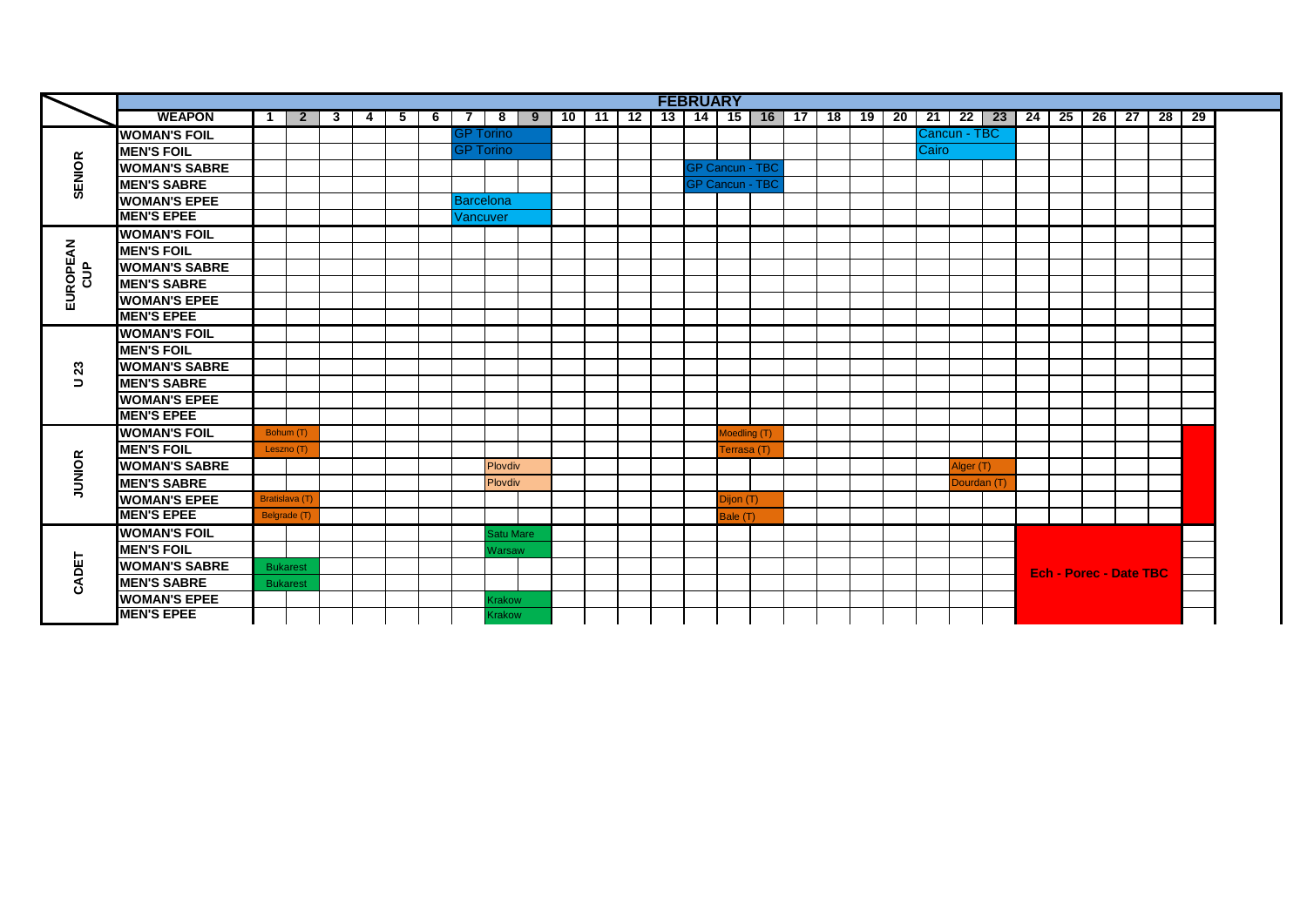|                            |                      |                          |   |   |    |               |                    |   |   |    |     |    |                   | <b>MARCH</b>      |    |     |    |    |                     |     |    |    |    |    |    |    |    |    |              |  |
|----------------------------|----------------------|--------------------------|---|---|----|---------------|--------------------|---|---|----|-----|----|-------------------|-------------------|----|-----|----|----|---------------------|-----|----|----|----|----|----|----|----|----|--------------|--|
|                            | <b>WEAPON</b>        | $\mathbf{2}$             | 3 | 4 | 5. | 6             |                    | 8 | 9 | 10 | -11 | 12 |                   | $13$   14   15    | 16 | -17 | 18 | 19 | 20                  | -21 | 22 | 23 | 24 | 25 | 26 | 27 | 28 | 29 | $30 \mid 31$ |  |
|                            | <b>WOMAN'S FOIL</b>  |                          |   |   |    |               |                    |   |   |    |     |    |                   | <b>GP</b> Aneheim |    |     |    |    |                     |     |    |    |    |    |    |    |    |    |              |  |
|                            | <b>MEN'S FOIL</b>    |                          |   |   |    |               |                    |   |   |    |     |    | <b>GP</b> Aneheim |                   |    |     |    |    |                     |     |    |    |    |    |    |    |    |    |              |  |
| <b>SENIOR</b>              | <b>WOMAN'S SABRE</b> |                          |   |   |    | <b>Athens</b> |                    |   |   |    |     |    |                   |                   |    |     |    |    | Saint - Niclas      |     |    |    |    |    |    |    |    |    |              |  |
|                            | <b>MEN'S SABRE</b>   |                          |   |   |    | Padoa         |                    |   |   |    |     |    |                   |                   |    |     |    |    | <b>Budapest</b>     |     |    |    |    |    |    |    |    |    |              |  |
|                            | <b>WOMAN'S EPEE</b>  |                          |   |   |    |               | <b>GP Budapest</b> |   |   |    |     |    |                   |                   |    |     |    |    | <b>Suzhou</b>       |     |    |    |    |    |    |    |    |    |              |  |
|                            | <b>MEN'S EPEE</b>    |                          |   |   |    |               | <b>GP Budapest</b> |   |   |    |     |    |                   |                   |    |     |    |    | <b>Buenos Aires</b> |     |    |    |    |    |    |    |    |    |              |  |
|                            | <b>WOMAN'S FOIL</b>  |                          |   |   |    |               |                    |   |   |    |     |    |                   |                   |    |     |    |    |                     |     |    |    |    |    |    |    |    |    |              |  |
|                            | <b>MEN'S FOIL</b>    |                          |   |   |    |               |                    |   |   |    |     |    |                   |                   |    |     |    |    |                     |     |    |    |    |    |    |    |    |    |              |  |
|                            | <b>WOMAN'S SABRE</b> |                          |   |   |    |               |                    |   |   |    |     |    |                   |                   |    |     |    |    |                     |     |    |    |    |    |    |    |    |    |              |  |
| EUROPEAN<br>å              | <b>MEN'S SABRE</b>   |                          |   |   |    |               |                    |   |   |    |     |    |                   |                   |    |     |    |    |                     |     |    |    |    |    |    |    |    |    |              |  |
|                            | <b>WOMAN'S EPEE</b>  |                          |   |   |    |               |                    |   |   |    |     |    |                   |                   |    |     |    |    |                     |     |    |    |    |    |    |    |    |    |              |  |
|                            | <b>MEN'S EPEE</b>    |                          |   |   |    |               |                    |   |   |    |     |    |                   |                   |    |     |    |    |                     |     |    |    |    |    |    |    |    |    |              |  |
|                            | <b>WOMAN'S FOIL</b>  |                          |   |   |    |               |                    |   |   |    |     |    |                   |                   |    |     |    |    |                     |     |    |    |    |    |    |    |    |    |              |  |
|                            | <b>MEN'S FOIL</b>    |                          |   |   |    |               |                    |   |   |    |     |    |                   |                   |    |     |    |    |                     |     |    |    |    |    |    |    |    |    |              |  |
| $\boldsymbol{\mathcal{Z}}$ | <b>WOMAN'S SABRE</b> |                          |   |   |    |               |                    |   |   |    |     |    |                   |                   |    |     |    |    |                     |     |    |    |    |    |    |    |    |    |              |  |
| $\Rightarrow$              | <b>MEN'S SABRE</b>   |                          |   |   |    |               |                    |   |   |    |     |    |                   |                   |    |     |    |    |                     |     |    |    |    |    |    |    |    |    |              |  |
|                            | <b>WOMAN'S EPEE</b>  |                          |   |   |    |               |                    |   |   |    |     |    |                   |                   |    |     |    |    |                     |     |    |    |    |    |    |    |    |    |              |  |
|                            | <b>MEN'S EPEE</b>    |                          |   |   |    |               |                    |   |   |    |     |    |                   |                   |    |     |    |    |                     |     |    |    |    |    |    |    |    |    |              |  |
|                            | <b>WOMAN'S FOIL</b>  |                          |   |   |    |               |                    |   |   |    |     |    |                   |                   |    |     |    |    |                     |     |    |    |    |    |    |    |    |    |              |  |
|                            | <b>MEN'S FOIL</b>    |                          |   |   |    |               |                    |   |   |    |     |    |                   |                   |    |     |    |    |                     |     |    |    |    |    |    |    |    |    |              |  |
| <b>JUNIOR</b>              | <b>WOMAN'S SABRE</b> |                          |   |   |    |               |                    |   |   |    |     |    |                   |                   |    |     |    |    |                     |     |    |    |    |    |    |    |    |    |              |  |
|                            | <b>MEN'S SABRE</b>   | <b>Ech - Porec - TBC</b> |   |   |    |               |                    |   |   |    |     |    |                   |                   |    |     |    |    |                     |     |    |    |    |    |    |    |    |    |              |  |
|                            | <b>WOMAN'S EPEE</b>  |                          |   |   |    |               |                    |   |   |    |     |    |                   |                   |    |     |    |    |                     |     |    |    |    |    |    |    |    |    |              |  |
|                            | <b>MEN'S EPEE</b>    |                          |   |   |    |               |                    |   |   |    |     |    |                   |                   |    |     |    |    |                     |     |    |    |    |    |    |    |    |    |              |  |
|                            | <b>WOMAN'S FOIL</b>  |                          |   |   |    |               |                    |   |   |    |     |    |                   |                   |    |     |    |    |                     |     |    |    |    |    |    |    |    |    |              |  |
|                            | <b>MEN'S FOIL</b>    |                          |   |   |    |               |                    |   |   |    |     |    |                   |                   |    |     |    |    |                     |     |    |    |    |    |    |    |    |    |              |  |
| CADET                      | <b>WOMAN'S SABRE</b> |                          |   |   |    |               |                    |   |   |    |     |    |                   |                   |    |     |    |    |                     |     |    |    |    |    |    |    |    |    |              |  |
|                            | <b>MEN'S SABRE</b>   |                          |   |   |    |               |                    |   |   |    |     |    |                   |                   |    |     |    |    |                     |     |    |    |    |    |    |    |    |    |              |  |
|                            | <b>WOMAN'S EPEE</b>  |                          |   |   |    |               |                    |   |   |    |     |    |                   |                   |    |     |    |    |                     |     |    |    |    |    |    |    |    |    |              |  |
|                            | <b>MEN'S EPEE</b>    |                          |   |   |    |               |                    |   |   |    |     |    |                   |                   |    |     |    |    |                     |     |    |    |    |    |    |    |    |    |              |  |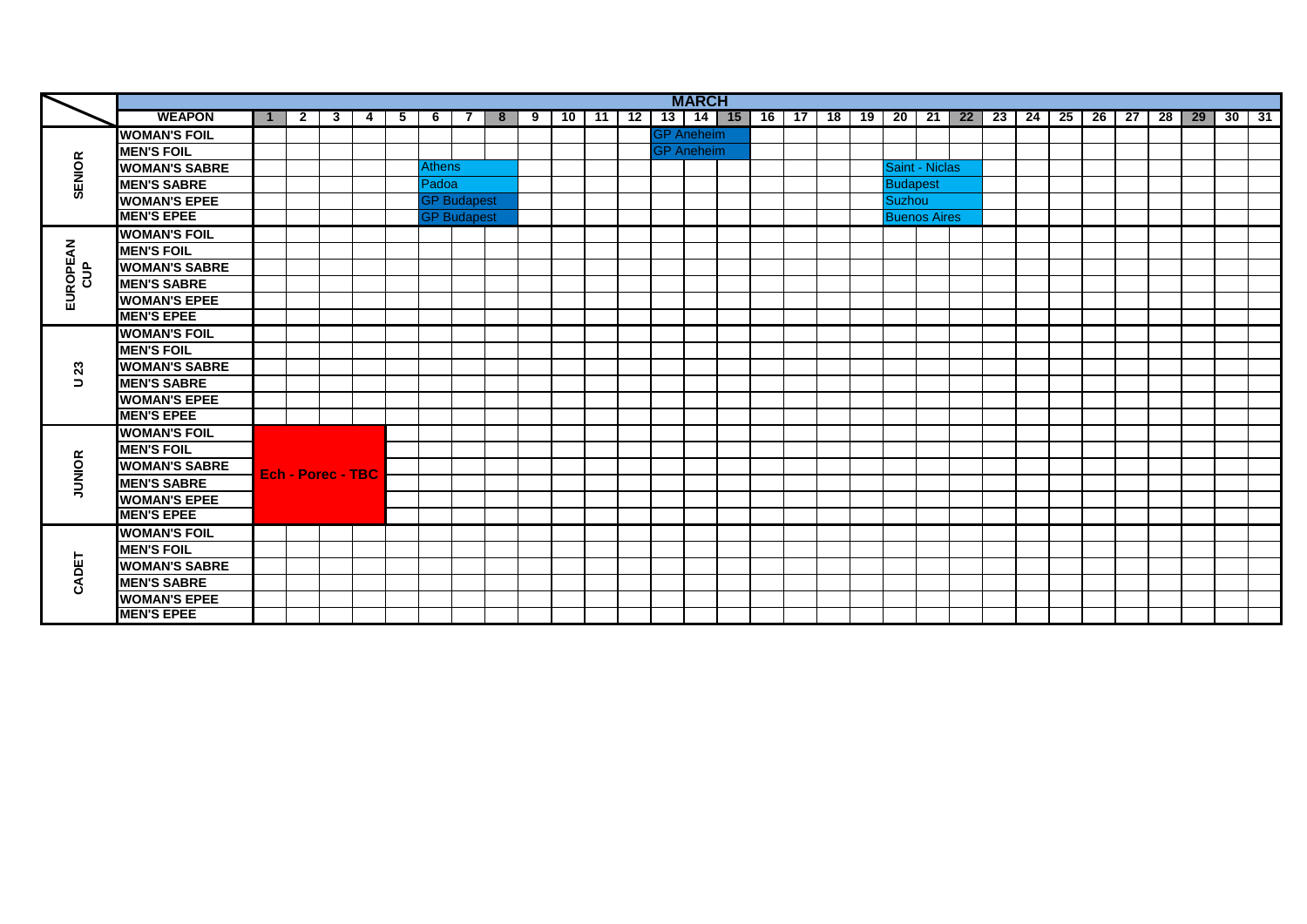|               |                      |                          |                |                 |     |                |                             |                |               |   |                         |  | <b>APRIL</b> |       |                    |                  |                                       |  |                  |                |                                                                                         |  |            |                           |  |
|---------------|----------------------|--------------------------|----------------|-----------------|-----|----------------|-----------------------------|----------------|---------------|---|-------------------------|--|--------------|-------|--------------------|------------------|---------------------------------------|--|------------------|----------------|-----------------------------------------------------------------------------------------|--|------------|---------------------------|--|
|               | <b>WEAPON</b>        | $\mathbf 1$              | $\mathbf{2}$   | 3               | 4 I | 5 <sup>5</sup> | -6                          | 7              | 8             | 9 |                         |  |              |       |                    |                  |                                       |  |                  |                | 10   11   12   13   14   15   16   17   18   19   20   21   22   23   24   25   26   27 |  | 28 29 30   |                           |  |
|               | <b>WOMAN'S FOIL</b>  |                          |                |                 |     |                |                             |                |               |   |                         |  |              |       |                    |                  |                                       |  |                  |                |                                                                                         |  |            |                           |  |
|               | <b>MEN'S FOIL</b>    |                          |                |                 |     |                |                             |                |               |   |                         |  |              |       |                    |                  | <b>Zonal</b>                          |  |                  |                |                                                                                         |  |            |                           |  |
| <b>SENIOR</b> | <b>WOMAN'S SABRE</b> |                          |                |                 |     |                |                             |                |               |   |                         |  |              |       |                    |                  | <b>Qualificat</b>                     |  |                  | <b>GP Seul</b> |                                                                                         |  |            |                           |  |
|               | <b>MEN'S SABRE</b>   |                          |                |                 |     |                |                             |                |               |   |                         |  |              |       |                    | <b>ion Event</b> |                                       |  |                  | <b>GP Seul</b> |                                                                                         |  |            |                           |  |
|               | <b>WOMAN'S EPEE</b>  |                          |                |                 |     |                |                             |                |               |   |                         |  |              |       |                    |                  | <b>TBC</b>                            |  |                  |                |                                                                                         |  |            |                           |  |
|               | <b>MEN'S EPEE</b>    |                          |                |                 |     |                |                             |                |               |   |                         |  |              |       |                    |                  |                                       |  |                  |                |                                                                                         |  |            |                           |  |
|               | <b>WOMAN'S FOIL</b>  |                          |                |                 |     |                |                             |                |               |   |                         |  |              |       |                    |                  |                                       |  |                  |                |                                                                                         |  |            |                           |  |
|               | <b>MEN'S FOIL</b>    |                          |                |                 |     |                |                             |                |               |   |                         |  |              |       |                    |                  |                                       |  |                  |                |                                                                                         |  |            |                           |  |
| 23            | <b>WOMAN'S SABRE</b> |                          |                |                 |     |                |                             |                |               |   |                         |  |              |       |                    |                  |                                       |  |                  |                |                                                                                         |  |            |                           |  |
| $\Rightarrow$ | <b>MEN'S SABRE</b>   |                          |                |                 |     |                |                             |                |               |   |                         |  |              |       |                    |                  |                                       |  |                  |                |                                                                                         |  |            |                           |  |
|               | <b>WOMAN'S EPEE</b>  |                          |                |                 |     |                |                             |                |               |   |                         |  |              |       |                    |                  |                                       |  |                  |                |                                                                                         |  |            |                           |  |
|               | <b>MEN'S EPEE</b>    |                          |                |                 |     |                |                             |                |               |   |                         |  |              |       |                    |                  |                                       |  |                  |                |                                                                                         |  |            |                           |  |
|               | <b>WOMAN'S FOIL</b>  |                          |                |                 |     |                |                             |                |               |   |                         |  |              |       |                    |                  |                                       |  |                  |                |                                                                                         |  |            |                           |  |
|               | <b>MEN'S FOIL</b>    |                          |                |                 |     |                |                             |                |               |   |                         |  |              |       |                    |                  |                                       |  |                  |                |                                                                                         |  |            |                           |  |
|               | <b>WOMAN'S SABRE</b> |                          |                |                 |     |                |                             |                |               |   |                         |  |              |       |                    |                  |                                       |  |                  |                |                                                                                         |  |            |                           |  |
| <b>JUNIOR</b> | <b>MEN'S SABRE</b>   |                          |                |                 |     |                |                             |                |               |   |                         |  |              |       |                    |                  |                                       |  |                  |                |                                                                                         |  |            |                           |  |
|               | <b>WOMAN'S EPEE</b>  |                          |                |                 |     |                |                             |                |               |   |                         |  |              |       |                    |                  |                                       |  |                  |                |                                                                                         |  |            |                           |  |
|               | <b>MEN'S EPEE</b>    |                          |                |                 |     |                | <b>WCh - Salt Lake City</b> |                |               |   |                         |  |              |       |                    |                  |                                       |  |                  |                |                                                                                         |  |            |                           |  |
|               | <b>WOMAN'S FOIL</b>  |                          |                |                 |     |                |                             |                |               |   |                         |  |              |       |                    |                  |                                       |  |                  |                |                                                                                         |  |            |                           |  |
|               | <b>MEN'S FOIL</b>    |                          |                |                 |     |                |                             |                |               |   |                         |  |              |       |                    |                  |                                       |  |                  |                |                                                                                         |  |            |                           |  |
| CADET         | <b>WOMAN'S SABRE</b> |                          |                |                 |     |                |                             |                |               |   |                         |  |              |       |                    |                  |                                       |  |                  |                |                                                                                         |  |            |                           |  |
|               | <b>MEN'S SABRE</b>   |                          |                |                 |     |                |                             |                |               |   |                         |  |              |       |                    |                  |                                       |  |                  |                |                                                                                         |  |            |                           |  |
|               | <b>WOMAN'S EPEE</b>  |                          |                |                 |     |                |                             |                |               |   |                         |  |              |       |                    |                  |                                       |  |                  |                |                                                                                         |  |            |                           |  |
|               | <b>MEN'S EPEE</b>    |                          |                |                 |     |                |                             |                |               |   |                         |  |              |       |                    |                  |                                       |  |                  |                |                                                                                         |  |            |                           |  |
|               |                      |                          |                |                 |     |                |                             |                |               |   |                         |  | <b>MAY</b>   |       |                    |                  |                                       |  |                  |                |                                                                                         |  |            |                           |  |
|               | <b>WEAPON</b>        | $\overline{\phantom{a}}$ |                | $2 \mid 3 \mid$ | 4   | $5^{\circ}$    | $\overline{6}$              | $\overline{7}$ | ಕ             |   | $9$   10   11   12   13 |  |              |       |                    |                  | 14   15   16   17   18   19   20   21 |  |                  |                | 22   23   24   25   26   27   28   29   30   31                                         |  |            |                           |  |
|               | <b>WOMAN'S FOIL</b>  | <b>Tauber</b>            |                |                 |     |                |                             |                |               |   |                         |  |              |       | <b>GP Shanghai</b> |                  |                                       |  |                  |                |                                                                                         |  |            |                           |  |
|               | <b>MEN'S FOIL</b>    |                          | St. Petersburg |                 |     |                |                             |                |               |   |                         |  |              |       | <b>GP Shanghai</b> |                  |                                       |  |                  |                |                                                                                         |  |            |                           |  |
|               | <b>WOMAN'S SABRE</b> |                          |                |                 |     |                |                             |                | Tunis         |   |                         |  |              |       |                    |                  |                                       |  | <b>GP Moscow</b> |                |                                                                                         |  |            |                           |  |
| <b>SENIOR</b> | <b>MEN'S SABRE</b>   |                          |                |                 |     |                |                             |                | <b>Madrit</b> |   |                         |  |              |       |                    |                  |                                       |  | <b>GP Moscow</b> |                |                                                                                         |  |            |                           |  |
|               | <b>WOMAN'S EPEE</b>  |                          | <b>GP Cali</b> |                 |     |                |                             |                |               |   |                         |  |              | Dubai |                    |                  |                                       |  |                  |                |                                                                                         |  |            |                           |  |
|               | <b>MEN'S EPEE</b>    |                          | <b>GP Cali</b> |                 |     |                |                             |                |               |   |                         |  |              | Paris |                    |                  |                                       |  |                  |                |                                                                                         |  |            |                           |  |
|               | <b>WOMAN'S FOIL</b>  |                          |                |                 |     |                |                             |                |               |   |                         |  |              |       |                    |                  |                                       |  |                  |                |                                                                                         |  |            |                           |  |
|               | <b>MEN'S FOIL</b>    |                          |                |                 |     |                |                             |                |               |   |                         |  |              |       |                    |                  |                                       |  |                  |                |                                                                                         |  |            |                           |  |
| 23            | <b>WOMAN'S SABRE</b> |                          |                |                 |     |                |                             |                |               |   |                         |  |              |       |                    |                  |                                       |  |                  |                |                                                                                         |  |            | Ech U23 - Liberec (CZE) - |  |
| $\Rightarrow$ | <b>MEN'S SABRE</b>   |                          |                |                 |     |                |                             |                |               |   |                         |  |              |       |                    |                  |                                       |  |                  |                |                                                                                         |  | <b>TBC</b> |                           |  |
|               | <b>WOMAN'S EPEE</b>  |                          |                |                 |     |                |                             |                |               |   |                         |  |              |       |                    |                  |                                       |  |                  |                |                                                                                         |  |            |                           |  |
|               | <b>MEN'S EPEE</b>    |                          |                |                 |     |                |                             |                |               |   |                         |  |              |       |                    |                  |                                       |  |                  |                |                                                                                         |  |            |                           |  |